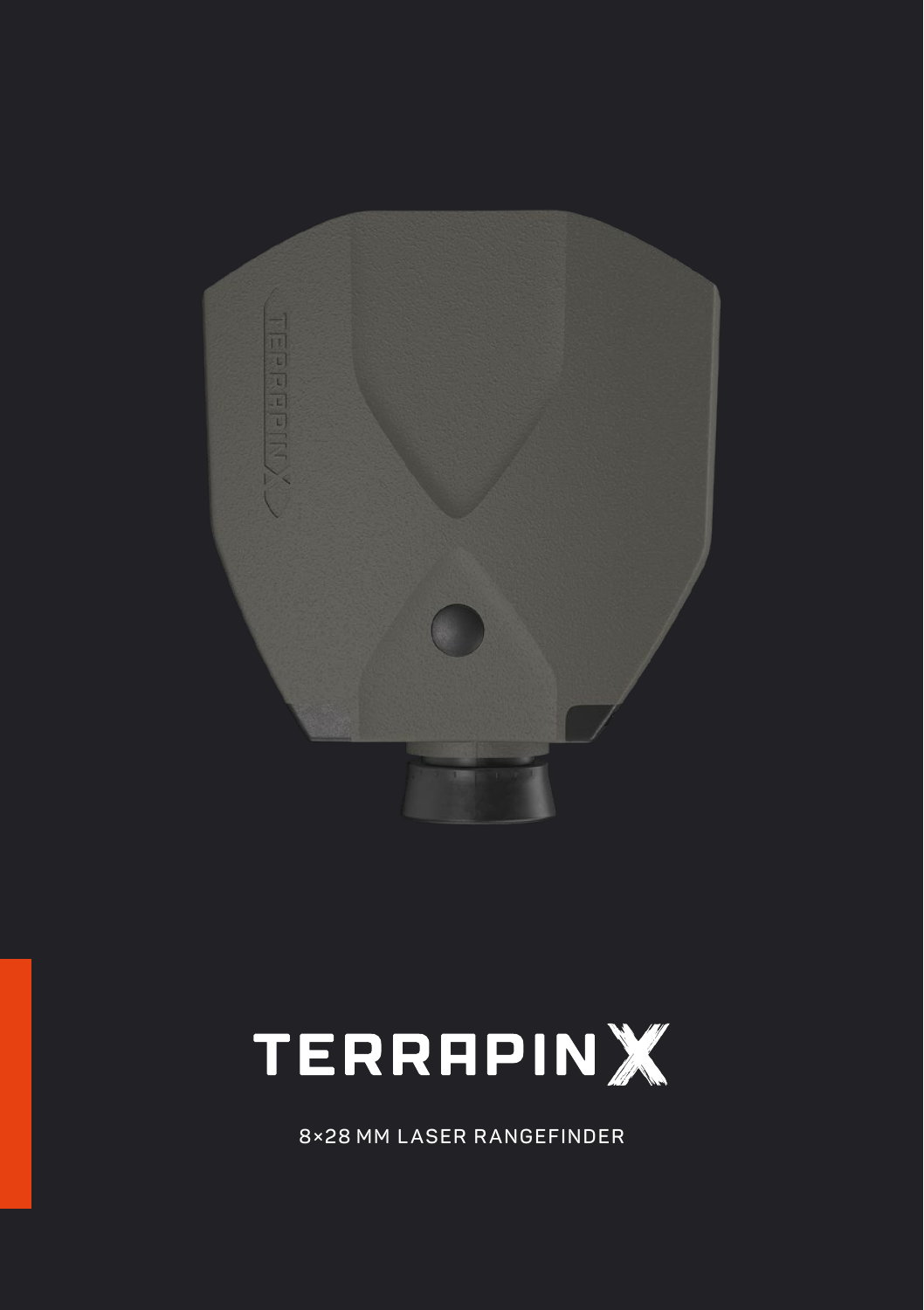

**AS A TRUSTED SUPPLIER FOR THE MILITARY, INCLUDING SPECIAL FORCES UNITS, WE HAVE DEVELOPED THE TERRAPINX TO THE SAME HIGH STANDARDS AS ALL OUR BATTLEFIELD PROVEN PRODUCTS. GET MAXIMUM RANGE PERFORMANCE WITH OUR MOST ADVANCED COMMERCIAL LASER RANGEFINDER TO DATE.**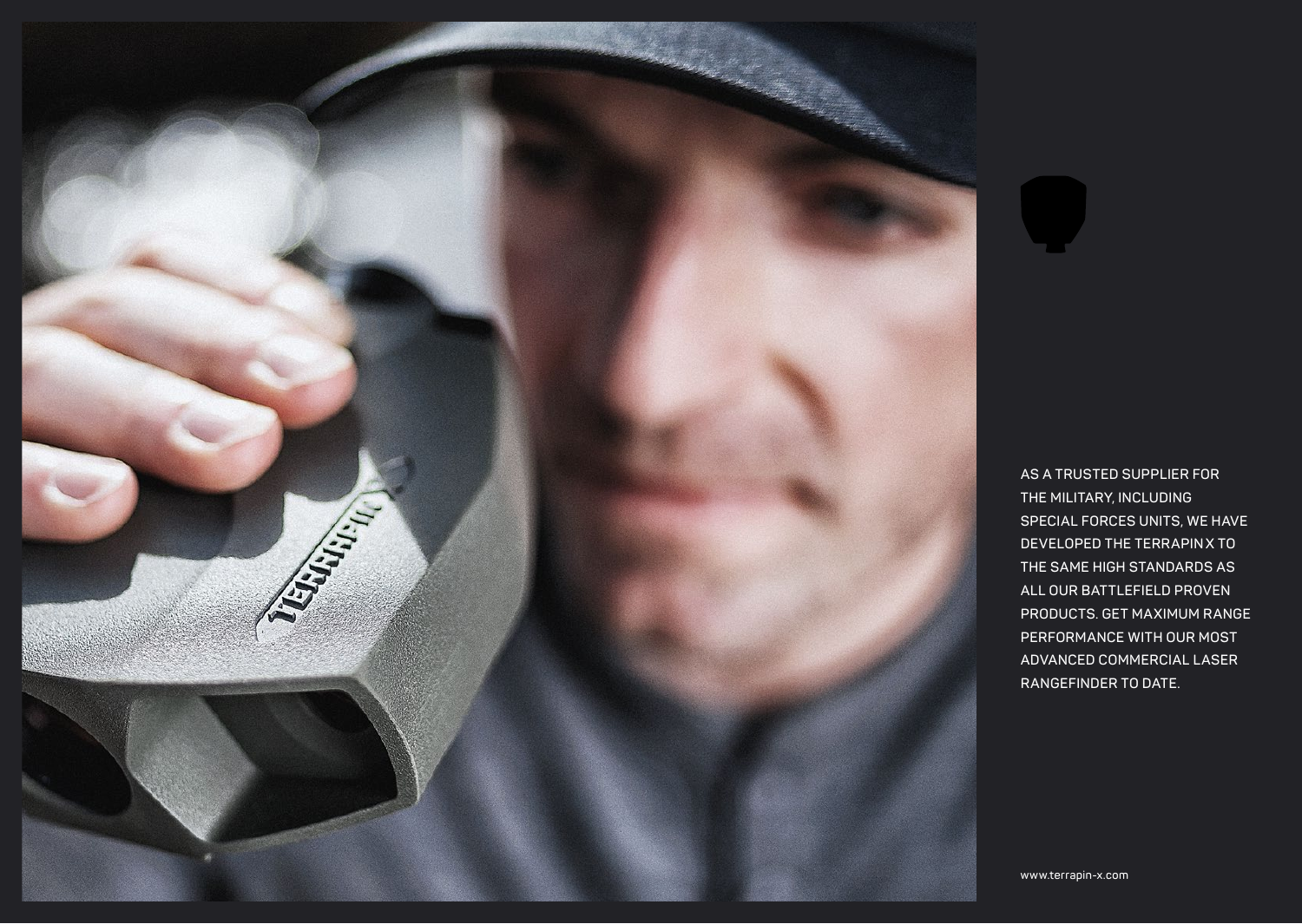# **READY TO FACE ANY CHALLENGE**

 $A$ Kestrel



## **ULTIMATE RANGE PERFORMANCE**

**Ranges up to 3,280yds. on reflective targets. Class 1 eye safe laser with a 1.2×0.5mrad beam divergence for maximum reliability on small targets.**

## **PREMIUM OPTICS**

**Unmatched 8x magnification for long range target identification and a 28mm front objective lens offering maximum brightness and a crystal clear image with best in class resolution.**

# **EASE OF USE**

**A dedicated smartphone app loaded with extra features and clever details like the integrated tripod adaptor – every detail of the TERRAPINX is geared towards the long-range shooter**

# **CONNECTIVITY**

**Connects via Bluetooth**® **4.1 to smartphone app and to KESTREL® 5700 Elite weather meter with Applied Ballistics.**

# **RUGGEDNESS**

**Made from military proven glass fiber reinforced Ryton plastics and covered with a shock absorbing rubber armoring. The TERRAPINX provides superior protection against water, dust and accidental drops.**

## **A PERFECT MATCH**

**Connect your TERRAPINX to a KESTREL® 5700 Elite with Applied Ballistics for accurate firing solutions**

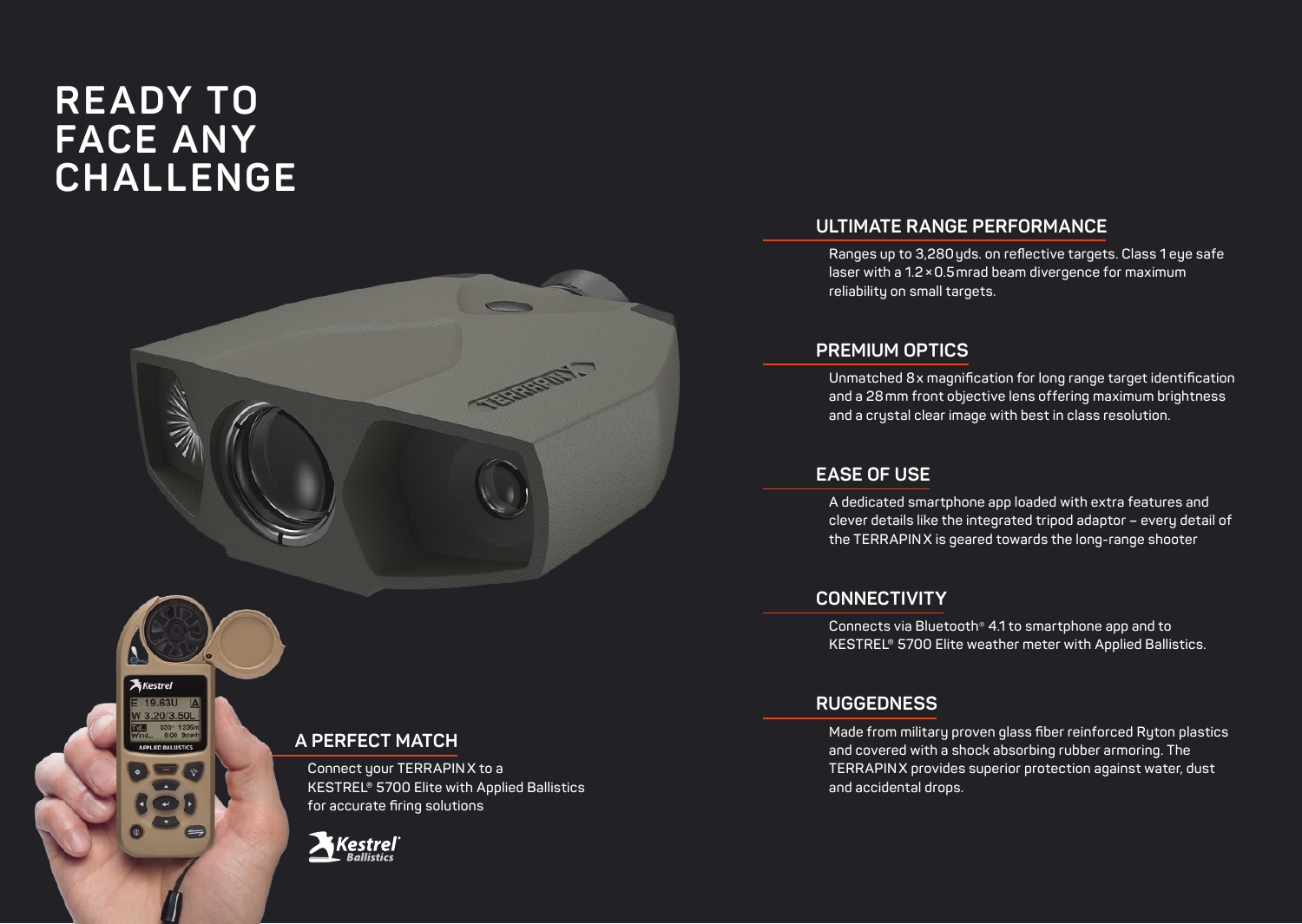# **ENHANCE YOUR TERRAPIN X WITH ITS MOBILE APP**

**Extend the warranty of your TERRAPINX and unlock additional features by registering it with the dedicated mobile app.**

**Visit www.terrapin-x.com for more details.**





## **TECHNICAL DATA**

### **OPTICS**

| .                  |                         |
|--------------------|-------------------------|
| Magnification      | $8\times$               |
| Field of view      | $5.8^{\circ}$ / 103 mil |
| Objective diameter | $28$ mm                 |
|                    |                         |

## **COMMUNICATION INTERFACE**

| Wireless | Bluetooth® 4.1 LowEnergy |
|----------|--------------------------|

## **RANGEFINDER**

| Laser type               | 905 nm, class 1 eye-safe per IEC 60825-1 Ed 3.0                                               |
|--------------------------|-----------------------------------------------------------------------------------------------|
| Range capability         | 20 m to 3,000 m                                                                               |
| Specified performance    | 2,000 m on 2.3 m × 2.3 m target; visibility: 30 km, albedo: 0.6;<br>detection probalitiy >90% |
| Scanning mode            | <b>yes</b>                                                                                    |
| Accuracu (1σ)            | $\pm$ 2m at 20m to 1,000m; $\pm$ 3m at 1,000m to 2,000m;<br>$±5m$ beyond 2,000 $m$            |
| Beam divergence, typical | $1.2$ mil $\times$ 0.5 mil                                                                    |

### **DIGITAL MAGNETIC COMPASS**

| Units                 | 360° |
|-----------------------|------|
| Resolution on display | 10   |

### **DISPLAY**

| <b>Type</b>    | light emitting diodes (LED); w/automatic brightness control;<br>4 digits with 7 segments; 1 symbol block |
|----------------|----------------------------------------------------------------------------------------------------------|
| Data displayed | slope distance, equivalent horizontal range, elevation, azimuth                                          |

## **PHYSICAL**

| Housing           | glassfibre reinforced RYTON® plastics with elastomere protection |
|-------------------|------------------------------------------------------------------|
| <b>Dimensions</b> | $136$ mm $\times$ 118 mm $\times$ 48 mm                          |
| Weight            | $<$ 390 $q$                                                      |
| Power supply      | 3V lithium battery (1 pcs)                                       |
| Tripod            | 14"-20 UNC standard tripod interface                             |
| Waterproof        | 1m, 30 min (IP67)                                                |

Safran Vectronix AG proprietary information. Safran Vectronix AG may at any time and without notice, make changes or improvements to the products and services offered and/or cease production or sales. Copyright © 2019 Safran Vectronix AG, Heerbrugg, Switzerland, all rights reserved – EN – 01.2019